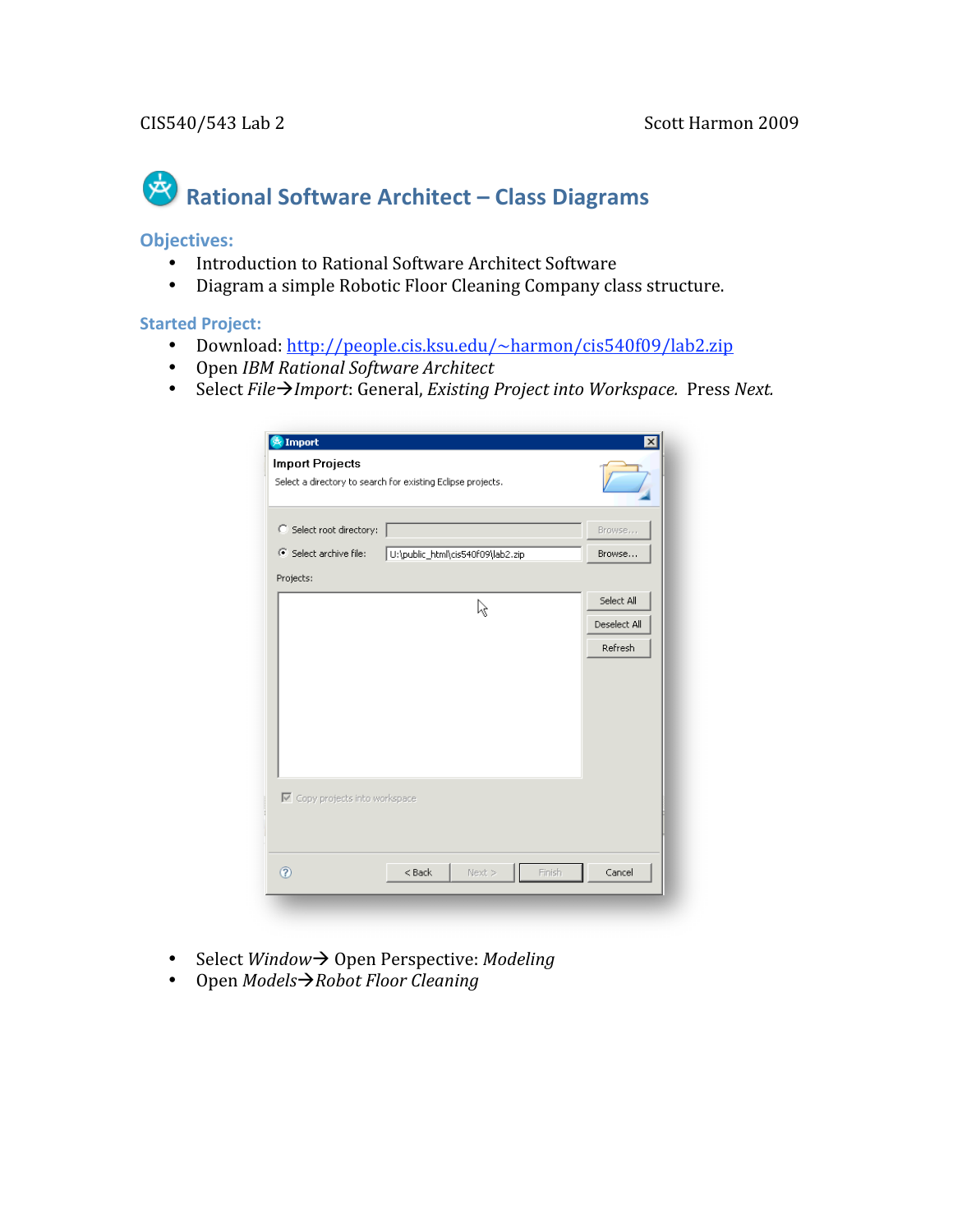| Modeling - Robot Floor Cleaning: Main - Rational Software Architect                                                                                                                                                             |                                                                                                                                                                                                                             | $\Box$ D $\Box$                                                                                                                                                                                                                                                                                                                             |  |  |
|---------------------------------------------------------------------------------------------------------------------------------------------------------------------------------------------------------------------------------|-----------------------------------------------------------------------------------------------------------------------------------------------------------------------------------------------------------------------------|---------------------------------------------------------------------------------------------------------------------------------------------------------------------------------------------------------------------------------------------------------------------------------------------------------------------------------------------|--|--|
| File Edit Navigate Search Project Diagram Data Modeling Run Window Help                                                                                                                                                         |                                                                                                                                                                                                                             |                                                                                                                                                                                                                                                                                                                                             |  |  |
| Tahoma                                                                                                                                                                                                                          | <u>▼୭ ▼ β ≠   A ▼ � ▼ <i>Ĵ</i> ▼ → ▼   많   滋 ▼ º ▼ æ ▼   □   / × ⊟ ▼ <b>□ - N</b> ▼ <mark> </mark> I</u>                                                                                                                    | <b>R</b> Modeling<br>Resource                                                                                                                                                                                                                                                                                                               |  |  |
| Project Explorer 23<br>日 <del>启</del> Lab2<br>白 <sup>39</sup> Diagrams<br>Robot Floor Cleaning<br>Models<br>Robot Floor Cleaning<br><b>P<sub>(b</sub></b> (UMLPrimitiveTypes)<br><b>E</b> Area<br>$\Box$ Main<br><b>E</b> Robot | $\Box$ $\leftarrow$ $\Box$ $\Box$ Blank Model.emx<br>Robot Floor Cleaning: Main X<br>$\Box$ Robot<br>$\Box$ Area<br>Fa name : String<br>paxpos : Integer<br>ypos : Integer<br>6 move ()<br>xlen : Integer<br>ylen : Integer | 一日<br>Palette<br>$\blacktriangle$<br><b>A</b> Select<br>$\rightarrow$ Zoom<br>$\Rightarrow$ Note<br>UML Common<br>Deployment<br>Class<br>۰<br>Package<br>$\Box$ Class<br><b>四</b> Interface<br>/ Association<br>Generalization<br>Realization<br>Dependency<br>Use Case<br>Component<br>Composite Structure<br>Instance<br>Geometric Shapes |  |  |
|                                                                                                                                                                                                                                 | $\blacktriangleleft$                                                                                                                                                                                                        | $C/C++$                                                                                                                                                                                                                                                                                                                                     |  |  |
| $=$ $\Box$<br>$\frac{D}{D}$ Outline $23$<br>Inheritance Explorer                                                                                                                                                                | Properties 23<br>Tasks Console Bookmarks                                                                                                                                                                                    | $\mathop{\nabla}\, =$<br>П                                                                                                                                                                                                                                                                                                                  |  |  |
| 日日<br>معداد<br>$\pm$ $\sim$<br>and the<br>÷-                                                                                                                                                                                    | <b>B</b> <class> Robot Floor Cleaning::Main<br/>General<br/>Rulers &amp; Grid<br/>Main<br/>Name:<br/>Appearance<br/>Class<br/>Type:<br/>Advanced</class>                                                                    | $\blacktriangle$                                                                                                                                                                                                                                                                                                                            |  |  |
| <b>Contract</b>                                                                                                                                                                                                                 | Description:                                                                                                                                                                                                                | $\rightarrow$                                                                                                                                                                                                                                                                                                                               |  |  |
| $E^*$<br>Wa                                                                                                                                                                                                                     |                                                                                                                                                                                                                             |                                                                                                                                                                                                                                                                                                                                             |  |  |

## **Robotic
Floor
Cleaning
Company**

The
Robotic
Floor
Cleaning
Company
(RFCC)
will
consist
of
various
robots
in
order to clean the floors of a building. The system will be able to clean both tiled and carpeted
floor.

Any
large
debris
left
on
the
floors
must
also
be
cleared
by
the
system before
vacuuming
or
sweeping.

### **Exercises:**

There
are
three
different
exercises
in
this
lesson.

After
you
complete
each
one,
raise your
hand
so
that
I
can
come
over
and
check
it.

## **Specialization:**

Create classes for 4 types of robots: 1. Mover (removes debris), 2. Sweeper (sweeps tile floors), 3. Mopper (mops tile floors), and 4. Vacuumer (vacuums carpeted floors). You must also create operations that these robots will perform. These operations
must
take
some
sort
of
parameter(s).

These
classes
should
extend
the abstract
Robot
class
included
in
the
started
project.

### **Model
Relationships:**

- Every
robot *possesses*exactly
one
Gripper.
- At various times, each robot may be *assigned* for duty on one or more floors.